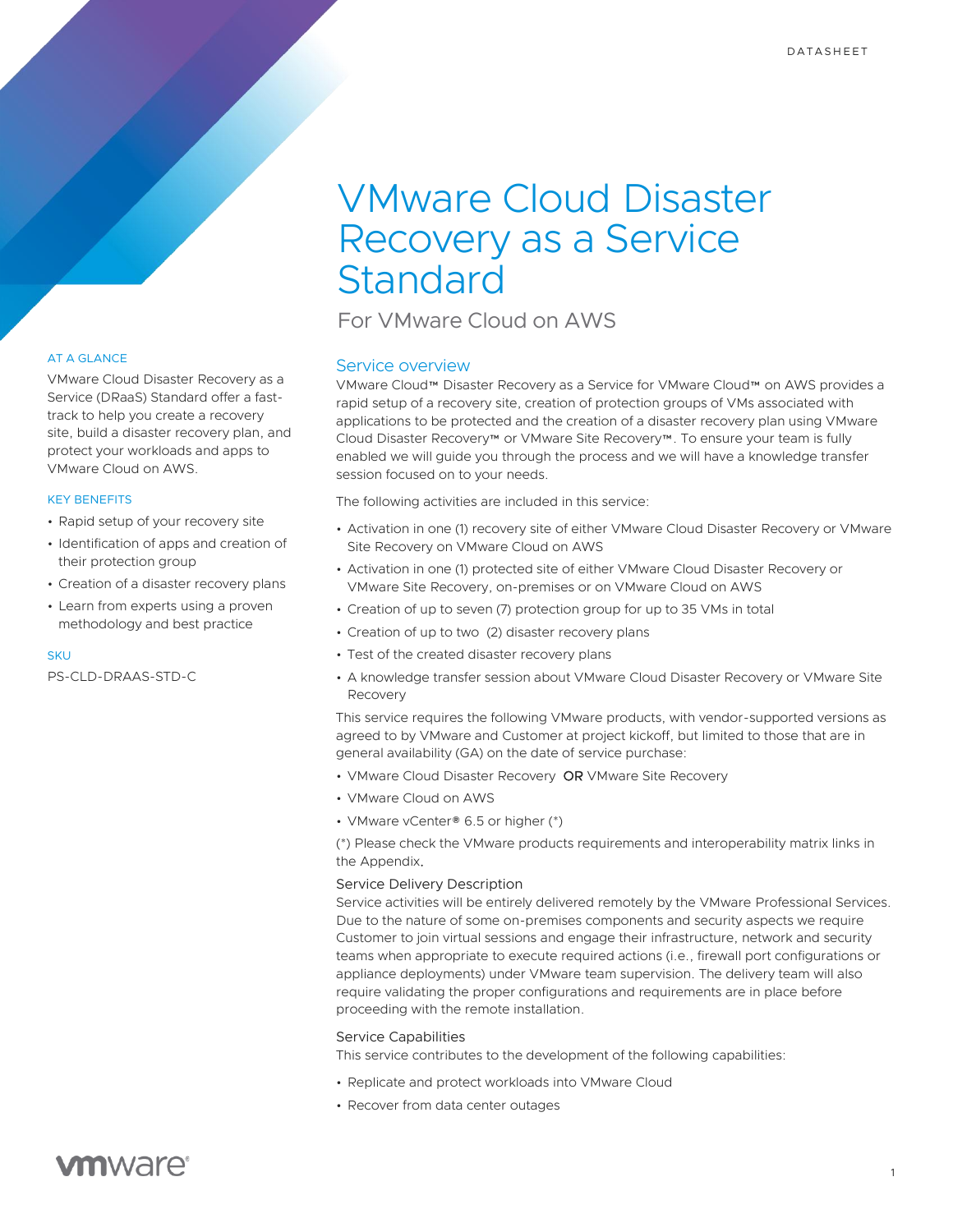# Project scope

This service covers only one (1) product, VMware Cloud Disaster Recovery or VMware Site Recovery, chosen by the Customer with the specific scope defined in the following tables.

## VMWARE CLOUD DISASTER RECOVERY

| <b>SPECIFICATION</b>                                          | <b>PARAMETERS</b> | <b>DESCRIPTION</b>                                                                                                 |  |  |
|---------------------------------------------------------------|-------------------|--------------------------------------------------------------------------------------------------------------------|--|--|
| <b>VMware Cloud Disaster</b><br>Recovery Pilot light          | Up to one $(1)$   | VMware Cloud Disaster Recovery Pilot<br>light SDDC to be deployed.                                                 |  |  |
| <b>VMware Cloud Disaster</b><br>Recovery On-premises<br>sites | Up to one (1)     | VMware Cloud Disaster Recovery on-<br>premises appliance be installed and<br>configured in the service deployment. |  |  |
| Protection groups                                             | Up to seven (7)   | VMware Cloud Disaster Recovery<br>protection group(s) configured.                                                  |  |  |
| Disaster Recovery plans                                       | Up to two $(2)$   | VMware Cloud Disaster Recovery DR plan<br>configured.                                                              |  |  |
| DR Plan testing and<br>cleanup                                | Up to two $(2)$   | Test and cleanup for a DR plan consisting<br>of no more than five (5) VMs and no larger<br>than 40GB each VM.      |  |  |

| <b><i>VMWARE SITE RECOVERY</i></b>                               |                   |                                                                                                                                                                     |  |  |
|------------------------------------------------------------------|-------------------|---------------------------------------------------------------------------------------------------------------------------------------------------------------------|--|--|
| <b>SPECIFICATION</b>                                             | <b>PARAMETERS</b> | <b>DESCRIPTION</b>                                                                                                                                                  |  |  |
| <b>VMware Site Recovery</b><br>Add-on for VMware<br>Cloud on AWS | Up to one $(1)$   | VMware Site Recovery to be activated and<br>configured in the VMware Cloud on AWS<br><b>SDDC</b>                                                                    |  |  |
| <b>VMware Site Recovery</b><br>on-premises appliances            | Up to one (1)     | On-premises components: one (1) VMware<br>vSphere® replication appliance and one (1)<br>VMware Site Recovery Manager appliance<br>deployed in Customer environment. |  |  |
| Protection groups                                                | Up to seven (7)   | Site Recovery Manager Server protection<br>group(s) configured.                                                                                                     |  |  |
| Recovery plans                                                   | Up to two $(2)$   | Site Recovery Manager Server Recovery<br>plan(s) configured.                                                                                                        |  |  |
| Recovery Plan testing<br>and cleanup                             | Up to two $(2)$   | Test and cleanup for a recovery plan<br>consisting of no more than five (5) VMs and<br>no larger than 40GB each VM.                                                 |  |  |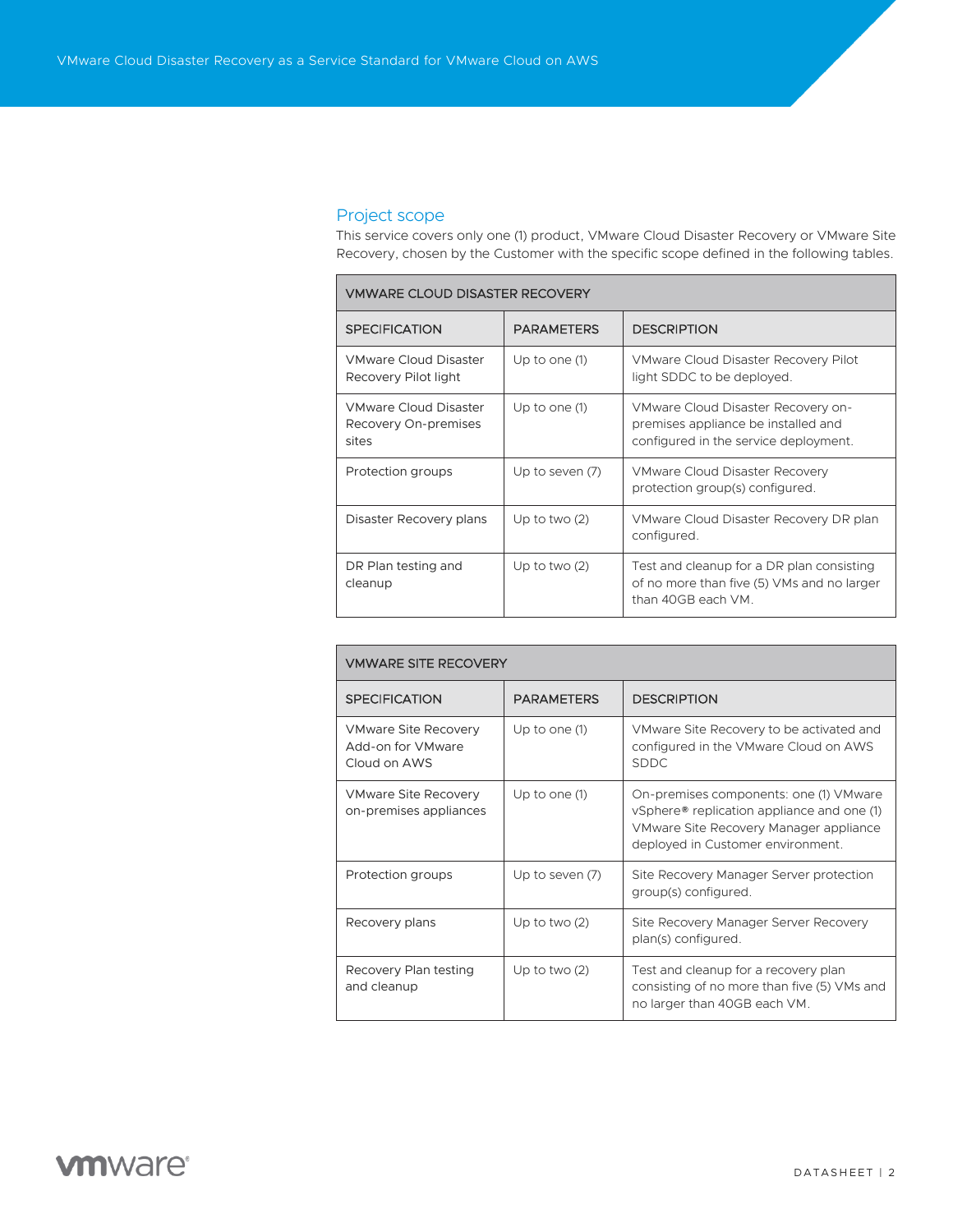#### PROTECT WORKLOADS

| <b>SPECIFICATION</b>                | <b>PARAMETERS</b>      | <b>DESCRIPTION</b>                                  |  |  |
|-------------------------------------|------------------------|-----------------------------------------------------|--|--|
| Protection groups                   | Up to seven (7)        | Protection groups to be designed and<br>configured. |  |  |
| Virtual Machines (VMs)<br>protected | Up to thirty-five (35) | VMs to be protected.                                |  |  |

### Out of scope

The following are out of scope items for this project.

#### General

- Installation and configuration of custom or third-party applications and operating systems on deployed virtual machines
- Operating system administration including the operating system itself or any operating system features or components
- Management of change to virtual machines, operating systems, custom or third-party applications, databases, and administration of general network changes within Customer control
- Remediation work associated with any problems resulting from the content, completeness, accuracy, and consistency of any data, materials, or information supplied by Customer
- Installation or configuration of VMware products not included in the scope of this document
- Installation and configuration of third-party software or other technical services that are not applicable to VMware components
- Installation and configuration of Customer-signed certificates
- Configuration of VMware products used for the service other than those implemented for the mutually agreed-to use cases
- Customer solution training other than the defined knowledge transfer session

#### VMware Cloud on AWS

- Creation of VMware Cloud Organization
- Creation and configuration of SDDC(s) and Clusters
- Creation and configuration of the required AWS Account
- VPNs and network connectivity configurations
- Creation of user roles and groups
- Creation of local accounts
- Configuration of LDAP/Active Directory sources
- Creation of Networking segments, VPNs, and additional firewall rules not defined by the specific service scope
- Design or configuration of interconnectivity between different SDDCs or other native cloud services

#### VMware Cloud Disaster Recovery

• Creation and configuration of the required AWS Account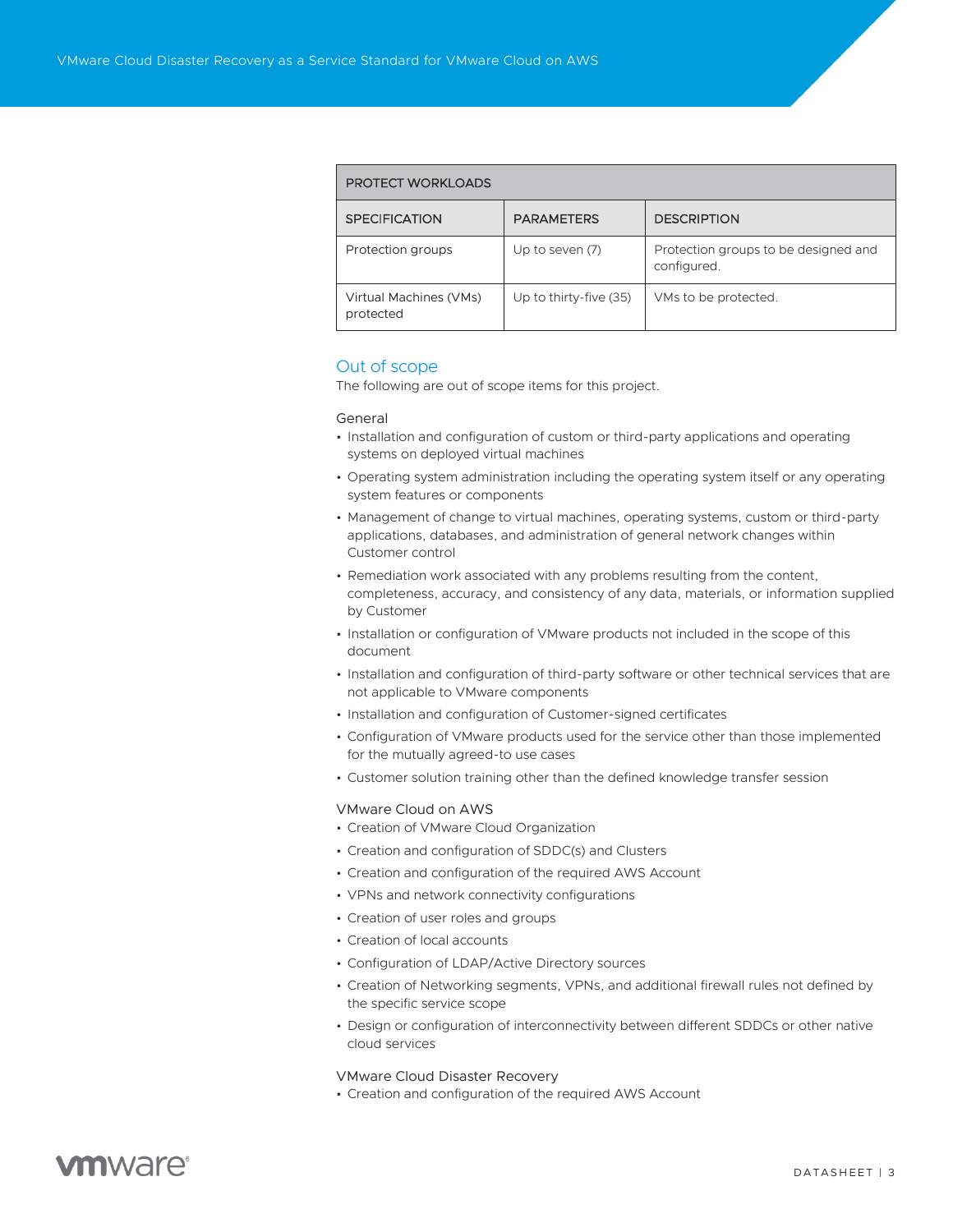- On-premises networking and firewall configuration is customer responsibility
- VMware Site Recovery and VMware Cloud Disaster Recovery do not support protecting the same VMs on the same DR target SDDC; VMware Cloud Disaster Recovery will not be able to failover VMs protected by VSR on the same DR target SDDC
- VMs created by vSphere vApp(s) are not supported
- Fault Tolerant VMs are not supported
- VMs with Shared disks are not supported

#### VMware Site Recovery

- Creation and configuration of the required AWS Account
- On-premises networking and firewall configuration is customer responsibility
- VMware Site Recovery and VMware Cloud Disaster Recovery do not support protecting the same VMs on the same DR target SDDC; VMware Cloud Disaster Recovery will not be able to failover VMs protected by VSR on the same DR target SDDC
- VMs created by vSphere vApp(s) are not supported
- Fault Tolerant VMs are not supported
- VMs with Shared disks are not supported

#### Workload Protected

- Pre- and post-application DR validation
- Backup/restore of virtual machines
- Virtual machines with raw device mappings (RDM) in physical compatibility mode
- Virtual machines with SCSI bus sharing
- VMware NSX® security tags and configurations of security groups and policies related to the virtual machine.
- Physical servers to virtual machines conversions
- Clustered virtual machines

#### Estimated Schedule

VMware estimates that the duration of this project will not exceed 3 weeks. VMware will operate according to a schedule agreed to by both parties. Typically, services are performed during normal business hours and workdays (weekdays and non-holidays).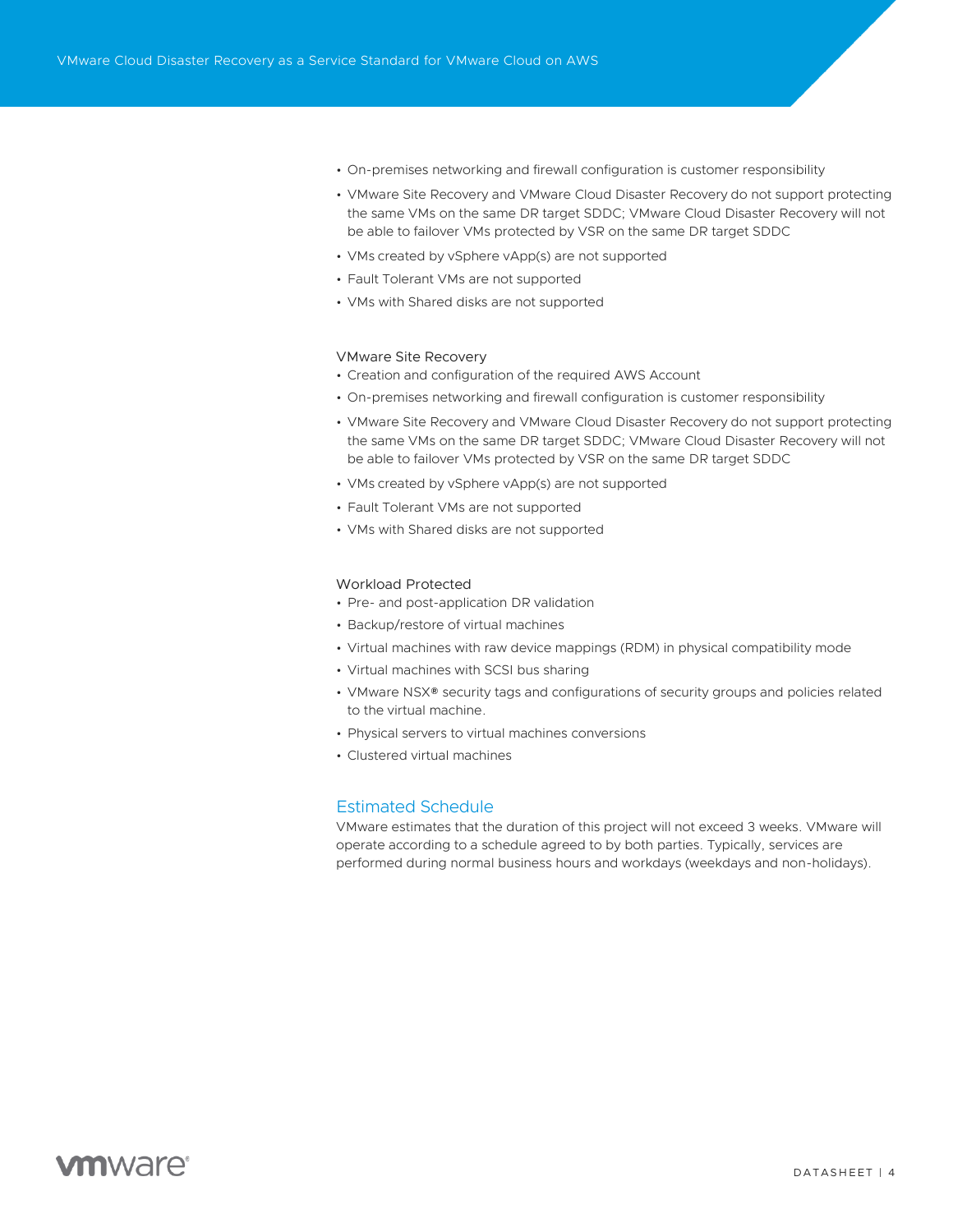### Project Activities

#### Phase 1: Initiate

VMware hosts a project initiation call with key Customer and VMware stakeholders.

Topics to be discussed include:

- Project business drivers, scope, and objectives
- Project deadlines, timelines, scheduling, and logistics
- Identification of key Customer team members who VMware will work with to accomplish the tasks defined in this data sheet
- Technology prerequisites necessary for a successful project, including review of the Service Checklist for the VMware solution
- Confirmation of team members and contact details will be exchanged to schedule the project kickoff meeting

Deliverables include:

• Initial pre-engagement call

#### Phase 2: Plan

VMware leads a project kickoff meeting with Customer to assess prerequisite completion readiness, review the VMware standard architecture, and confirm project milestone dates.

The objectives of the meeting are as follows:

- Introducing the VMware team, roles, and responsibilities
- Describing the project goals, phases, and key dates
- Explaining the expected project results and deliverables
- Agreeing on communication and reporting process
- Validating the project expectations and clarifying roles and responsibilities

After Customer and VMware agree on project expectations, the VMware Project Manager and the Customer Project Manager work together on the detailed project plan.

Deliverables include:

- Project kickoff meeting minutes
- VMware Cloud Disaster Recovery or VMware Site Recovery kickoff presentation
- list of VMs to be protected

#### Phase 3: Execute

The key activities for this phase are organized into Deploy and Knowledge Transfer subphases.

In the Deploy subphase VMware deploys, documents, and validates the technology components according to the specifics. VMware does the following:

- Installs and configures the VMware technologies according to the specifications
- Finalizes the Configuration Workbook
- Collection and validation the VMs to be protected
- Creation of Protection group(s)
- Creation of DR Plan(s) for VMware Cloud Disaster Recovery or recovery plan(s) for VMware Site Recovery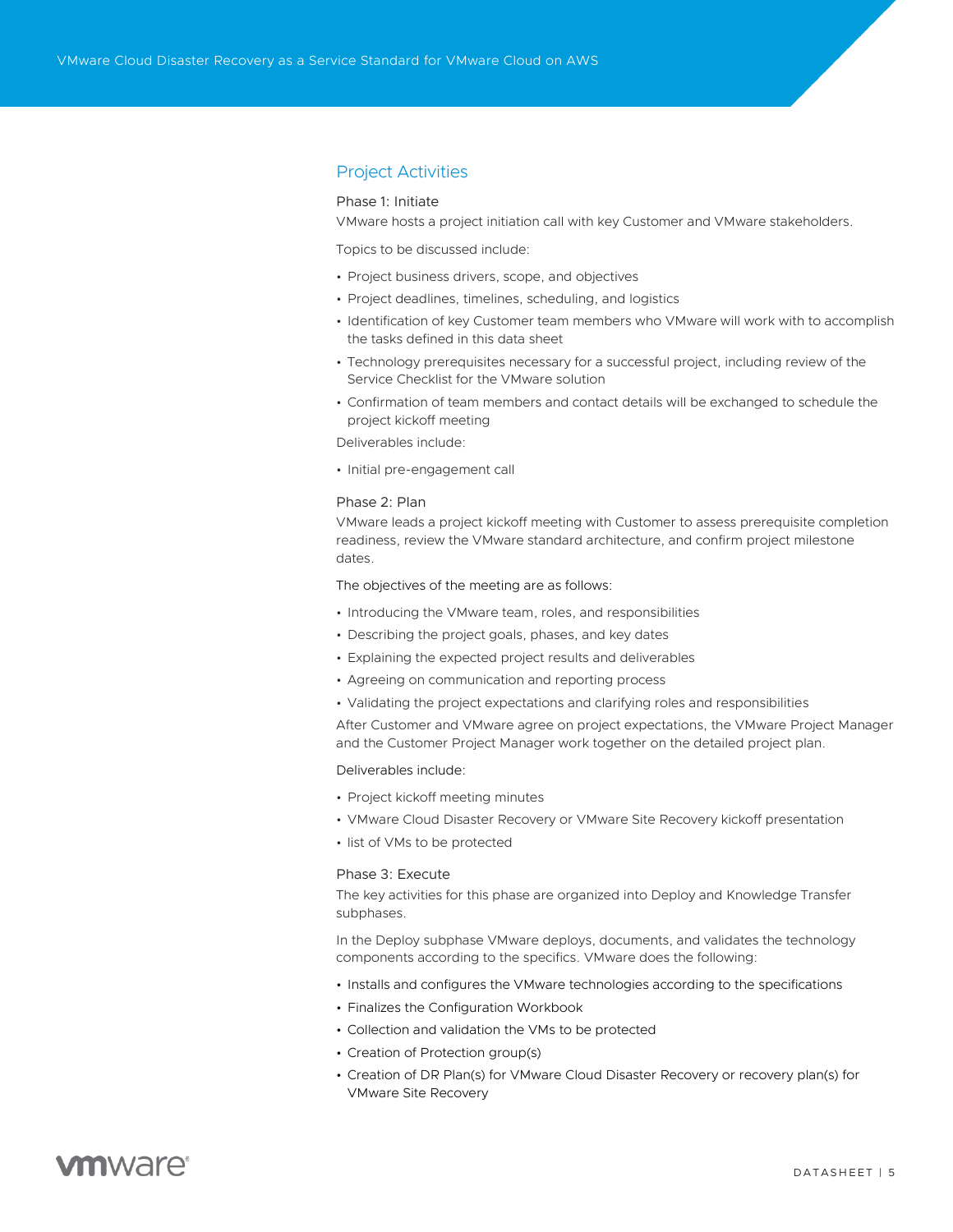• DR Plan(s) for VMware Cloud Disaster Revovery or recovery plan(s) for VMware Site Recovery testing activities

Deliverables include:

- Solution specification workbook
- Solution verification workbook
- Knowledge Transfer workshops up to two (4) Hrs

### Phase 4: Close

VMware conducts a closure meeting of up to two (2) hours with the Customer covering project status, reviewing completions, next steps and how to engage with VMware support.

# **vmware**®